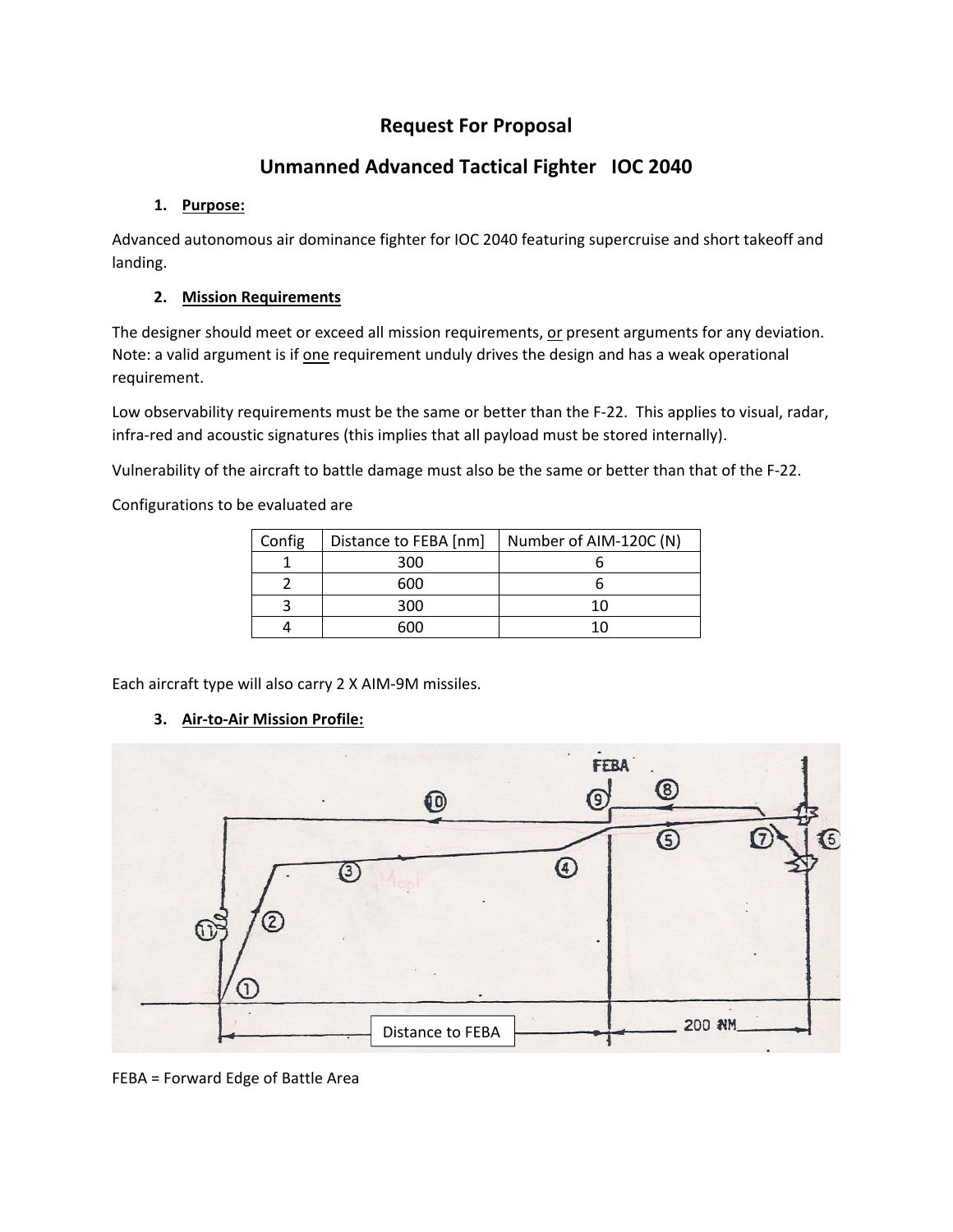- 1. Takeoff: 15 minutes at minimum power; 1 minute at maximum dry power. Sea level, standard day conditions.
- 2. Climb: Climb at maximum dry power; climb path for minimum fuel consumption, no distance credit
- 3. Cruise at optimum subsonic Mach number and altitude. Distance to FEBA is defined in Section 2.
- 4. Accelerate to penetration cruise Mach number and altitude at maximum power.
- 5. Penetrate at Mach 1.6. Contractor has the option to select altitude based on minimum fuel consumption or survivability considerations.
- 6. Engage combat. Fuel consumed shall be computed for an aircraft weight based on 50% stores, 100% ammo, available fuel and one  $360^{\circ}$  turn at 6.0 g at Mach 1.6
- 7. Accelerate at maximum power from Mach 0.8 and 30,000 ft MSL to Mach 1.8 and cruise altitude.
- 8. Cruise at Mach 1.8 and contractor specified altitude with all missiles expended and  $\frac{1}{2}$  ammo.
- 9. Descend to optimum subsonic Mach number and altitude with no range credit.
- 10. Cruise at optimum subsonic Mach number and cruise altitude.
- 11. Loiter for 20 minutes at Mach number for minimum fuel consumption and 20,000 ft MSL.
- 12. Descend and land.

| <b>Condition</b>       | Mach        | Alt       | Requirement     | Evaluate | Aircraft Weight* |
|------------------------|-------------|-----------|-----------------|----------|------------------|
| a. Accelerate          | $0.8 - 1.6$ | 30,000 ft | 50 sec          |          | Full weapons     |
| b. Supersonic turn     | 1.6         | 40,000 ft | Sustained 6.0 g |          | 1/2 AIM-120Cs,   |
| c. Subsonic turn       | 0.9         | 30,000 ft | Sustained 4.5 g |          | Both AIM-9Ms     |
| d. Subsonic $P_s$      | 0.9         | 30,000 ft | 550 ft/sec      |          |                  |
| e. Accelerate          | $0.9 - 1.8$ | 40,000 ft | #               | Time     | Both AIM-9Ms     |
| f. Supersonic turn     | 1.8         | 40,000 ft | 550 ft/sec #    | 'g's     |                  |
| g. Supersonic turn     | 1.2         | 30,000 ft | 550 ft/sec #    | 'g's     |                  |
| h. Cruise at dry power | 1.6         | 45,000 ft | 550 ft/sec #    | Yes/No   | Full weapons     |

#### **4. Air‐to‐Air Combat Conditions**

\*Fuel weight at start of combat # Contractor shall evaluate capability of selected design

#### **5. Weights**

#### Payload

| The number of AIM-120C (AMRAAM) missiles (N) is defined in Section 2 |            |  |  |  |  |
|----------------------------------------------------------------------|------------|--|--|--|--|
| N X AIM-120C missiles @ 356 lb/unit                                  | N X 356 lb |  |  |  |  |
| N X AIM-120C racks @ 165 lb/unit                                     | N X 165 lb |  |  |  |  |
| 2 X AIM-9M missiles @ 190 lb/unit                                    | 2 X 190 lb |  |  |  |  |
| 2 X AIM-9M racks @ 90 lb/unit                                        | 2 X 90 lb  |  |  |  |  |